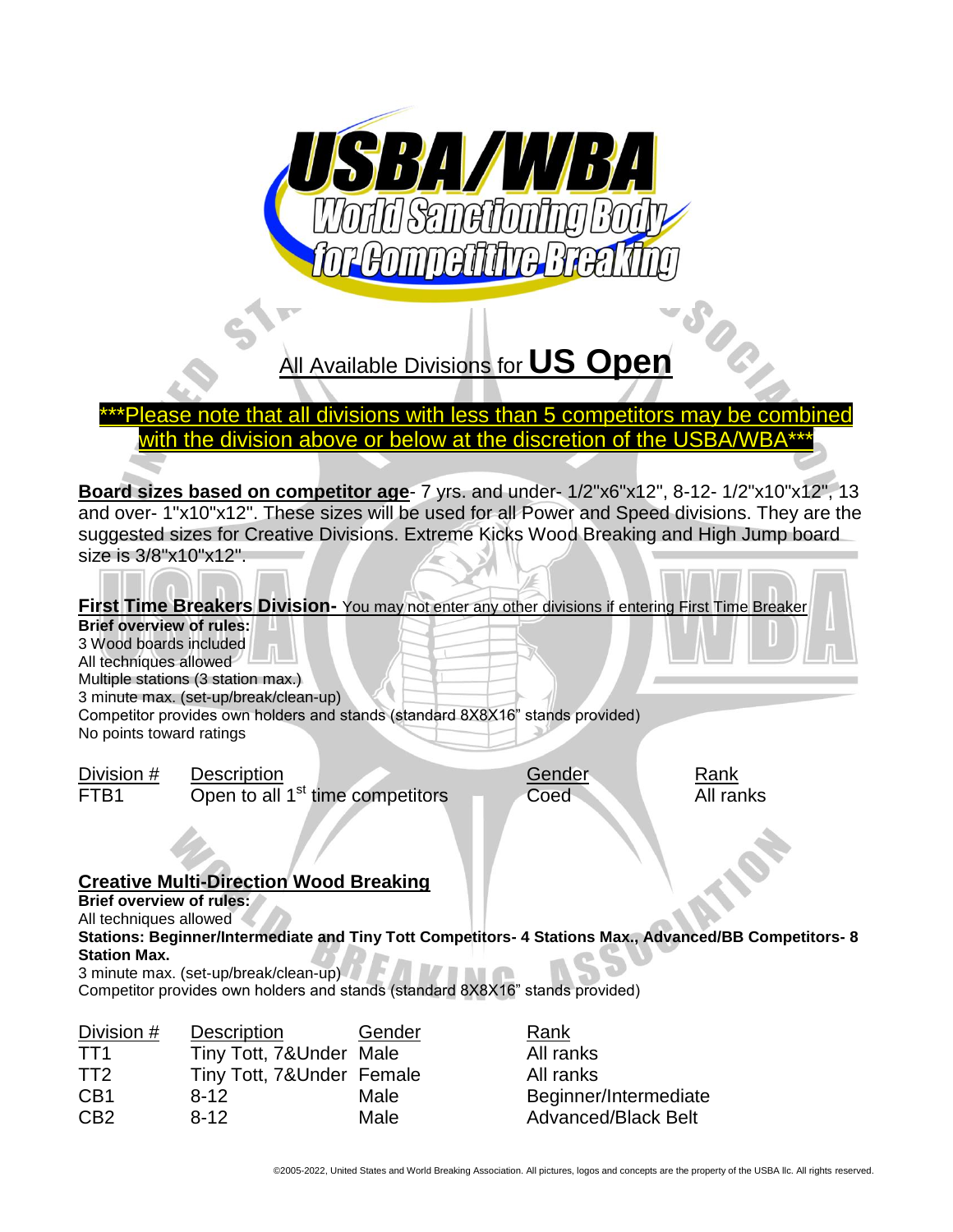| CB <sub>3</sub>                 | $8 - 12$                                                        | Female         | Beginner/Intermediate      |             |
|---------------------------------|-----------------------------------------------------------------|----------------|----------------------------|-------------|
| CB4                             | $8 - 12$                                                        | Female         | <b>Advanced/Black Belt</b> |             |
| CB <sub>5</sub>                 | $13 - 17$                                                       | Male           | Beginner/Intermediate      |             |
| CB <sub>6</sub>                 | $13 - 17$                                                       | Male           | <b>Advanced/Black Belt</b> |             |
| CB7                             | $13 - 17$                                                       | Female         | Beginner/Intermediate      |             |
| CB <sub>8</sub>                 | $13 - 17$                                                       | Female         | <b>Advanced/Black Belt</b> |             |
| CB <sub>9</sub>                 | 18 and over                                                     | Male           | Beginner/Intermediate      |             |
| <b>CB10</b>                     | 18 and over                                                     | <b>Male</b>    | <b>Advanced/Black Belt</b> |             |
| <b>CB11</b>                     | 18 and over                                                     | Female         | Beginner/Intermediate      |             |
| <b>CB12</b>                     | 18 and over                                                     | Female         | <b>Advanced/Black Belt</b> |             |
|                                 |                                                                 |                |                            |             |
|                                 | <b>Power Concrete Breaking</b>                                  |                |                            | TON TIME    |
| <b>Brief overview of rules:</b> |                                                                 |                |                            |             |
|                                 | Carpenter Pencil Spacers provided                               |                |                            |             |
|                                 | Downward strike/one strike only                                 |                |                            |             |
| Set on floor with block base    |                                                                 |                |                            |             |
| 6 minute max. (set-up)          |                                                                 |                |                            |             |
|                                 | Patio blocks must be purchased from supply committee            |                |                            |             |
|                                 |                                                                 |                |                            |             |
|                                 | Hand- Allowed strikes: Palm, hammer fist, chop, etc.            |                |                            | Wt.         |
| Division #<br>PC <sub>1</sub>   | Description                                                     | Gender<br>Male | Rank                       | Lightweight |
|                                 | 18 and over                                                     |                | Beg/Inter                  |             |
| PC <sub>2</sub>                 | 18 and over                                                     | <b>Male</b>    | Beg/Inter                  | Heavyweight |
| PC <sub>3</sub>                 | 18 and over                                                     | Male           | <b>Adv/Black Belt</b>      | Lightweight |
| PC <sub>4</sub>                 | 18 and over                                                     | Male           | <b>Adv/Black Belt</b>      | Heavyweight |
| PC <sub>5</sub>                 | 18 and over                                                     | Female         | Beg/Inter                  | All weights |
| PC <sub>6</sub>                 | 18 and over                                                     | Female         | <b>Adv/Black Belt</b>      | All weights |
|                                 | <b>Elbow-</b> Allowed strikes: Drop elbow, overhand elbow, etc. |                |                            |             |
|                                 |                                                                 | Gender         | Rank                       | Wt.         |
| Division #<br><b>PC20</b>       | <b>Description</b><br>18 and over                               | Male           |                            |             |
|                                 | 18 and over                                                     |                | Beg/Inter/Adv              | Lightweight |
| <b>PC21</b>                     |                                                                 | Male           | Beg/Inter/Adv              | Heavyweight |
| <b>PC22</b>                     | 18 and over                                                     | Male           | <b>Black Belt</b>          | Lightweight |
| <b>PC23</b>                     | 18 and over                                                     | Male           | <b>Black Belt</b>          | Heavyweight |
| <b>PC24</b>                     | 18 and over                                                     | Female         | Beg/Inter                  | All weights |
| <b>PC25</b>                     | 18 and over                                                     | Female         | <b>Adv/Black Belt</b>      | All weights |
|                                 | Foot- Allowed strikes: Stomp, Axe kick, etc.                    |                |                            |             |
| Division #                      | <b>Description</b>                                              | <b>Gender</b>  | Rank                       | Wt.         |
| <b>PC40</b>                     | 18 and over                                                     | Male           | Beg/Inter                  | Lightweight |
| <b>PC41</b>                     | 18 and over                                                     | Male           |                            |             |
| <b>PC42</b>                     |                                                                 | <b>Male</b>    | Beg/Inter                  | Heavyweight |
|                                 | 18 and over                                                     |                | <b>Adv/Black Belt</b>      | Lightweight |
| <b>PC43</b>                     | 18 and over                                                     | Male           | <b>Adv/Black Belt</b>      | Heavyweight |
| <b>PC44</b>                     | 18 and over                                                     | Female         | Beg/Inter                  | All weights |
| <b>PC45</b>                     | 18 and over                                                     | Female         | <b>Adv/Black Belt</b>      | All weights |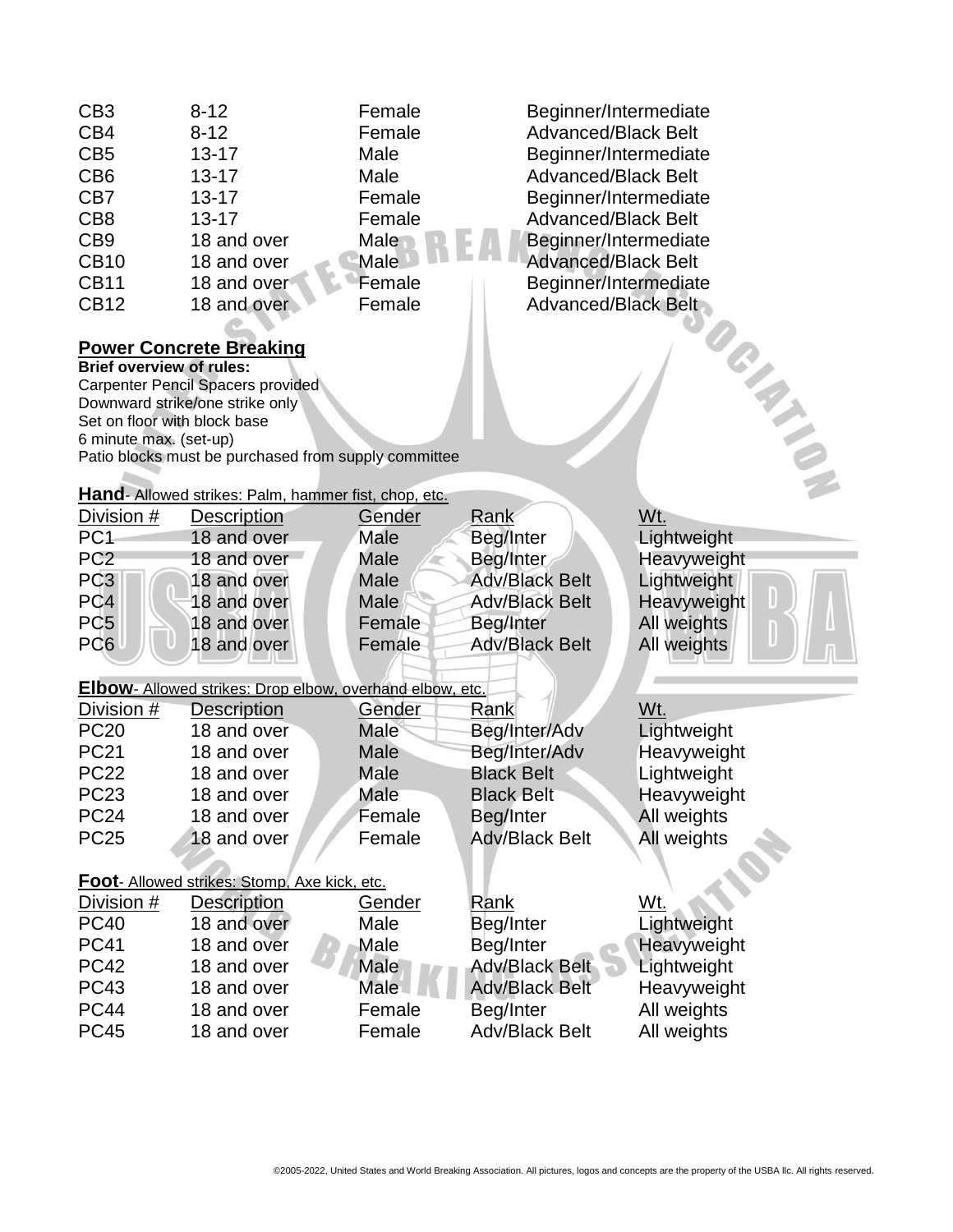#### **High Jump Board Breaking- Board size: 3/8X10X12"**

#### **Brief overview of rules:**

Any type of jump kick allowed Short run and then high jump Height measured from top of head to height of board Best of 3 attempts, board must be broken, 1 minute per attempt **Boards will be supplied**  $-$  on  $F$  in the  $-$ 

| Division #      | <b>Description</b> | Gender | Rank      | Wt.         |
|-----------------|--------------------|--------|-----------|-------------|
| HJ1             | 7 & under          | Coed   | All ranks | All weights |
| HJ <sub>2</sub> | $8 - 10$           | Coed   | All ranks | All weights |
| HJ3             | $11 - 12$          | Coed   | All ranks | All weights |
| HJ4             | $13-14$            | Male   | All ranks | All weights |
| HJ <sub>5</sub> | $13 - 14$          | Female | All ranks | All weights |
| HJ <sub>6</sub> | $15 - 17$          | Male   | All ranks | All weights |
| HJ7             | $15 - 17$          | Female | All ranks | All weights |
| HJ8             | 18 and over        | Male   | All ranks | All weights |
| HJ9             | 18 and over        | Female | All ranks | All weights |
|                 |                    |        |           |             |

### **Power Board Breaking-**

Board size: 7 yrs. and under- 1/2x6x12", 8-12- ½X10X12", 13 and over- 1X10X12

**Brief overview of rules:** Carpenter Pencil Spacers provided Downward strike/one strike only Set on floor with block base 5 minute max. (set-up) Boards must be purchased from supply committee

**Hand**- Allowed strikes: Palm, Knife-hand, Chop, Hammer fist, Punch

| Division #                                                      | <b>Description</b> | Gender      | Rank                  | Wt.         |  |
|-----------------------------------------------------------------|--------------------|-------------|-----------------------|-------------|--|
| PB <sub>1</sub>                                                 | 7 & under          | <b>Male</b> | All ranks             | All weights |  |
| PB <sub>2</sub>                                                 | 7 & under          | Female      | All ranks             | All weights |  |
| PB <sub>3</sub>                                                 | $8 - 12$           | Male        | Beg/Int               | All weights |  |
| PB <sub>4</sub>                                                 | $8 - 12$           | Male        | <b>Adv/Black Belt</b> | All weights |  |
| PB <sub>5</sub>                                                 | $8 - 12$           | Female      | Beg/Int               | All weights |  |
| PB <sub>6</sub>                                                 | $8 - 12$           | Female      | <b>Adv/Black Belt</b> | All weights |  |
| PB7                                                             | $13 - 17$          | Male        | Beg/Int               | All weights |  |
| PB <sub>8</sub>                                                 | $13 - 17$          | Male        | <b>Adv/Black Belt</b> | All weights |  |
| PB <sub>9</sub>                                                 | $13 - 17$          | Female      | Beg/Int               | All weights |  |
| <b>PB10</b>                                                     | $13 - 17$          | Female      | <b>Adv/Black Belt</b> | All weights |  |
| <b>PB11</b>                                                     | 18 and over        | Male        | Beg/Inter             | Lightweight |  |
| <b>PB12</b>                                                     | 18 and over        | Male        | <b>Adv/Black Belt</b> | Lightweight |  |
| <b>PB13</b>                                                     | 18 and over        | <b>Male</b> | Beg/Inter             | Heavyweight |  |
| <b>PB14</b>                                                     | 18 and over        | Male        | Adv/Black Belt        | Heavyweight |  |
| <b>PB15</b>                                                     | 18 and over        | Female      | Beg/Inter             | All weights |  |
| <b>PB16</b>                                                     | 18 and over        | Female      | <b>Adv/Black Belt</b> | All weights |  |
| <b>Elbow-</b> Allowed strikes: Drop elbow, overhand elbow, etc. |                    |             |                       |             |  |

Division # Description Gender Rank Wt.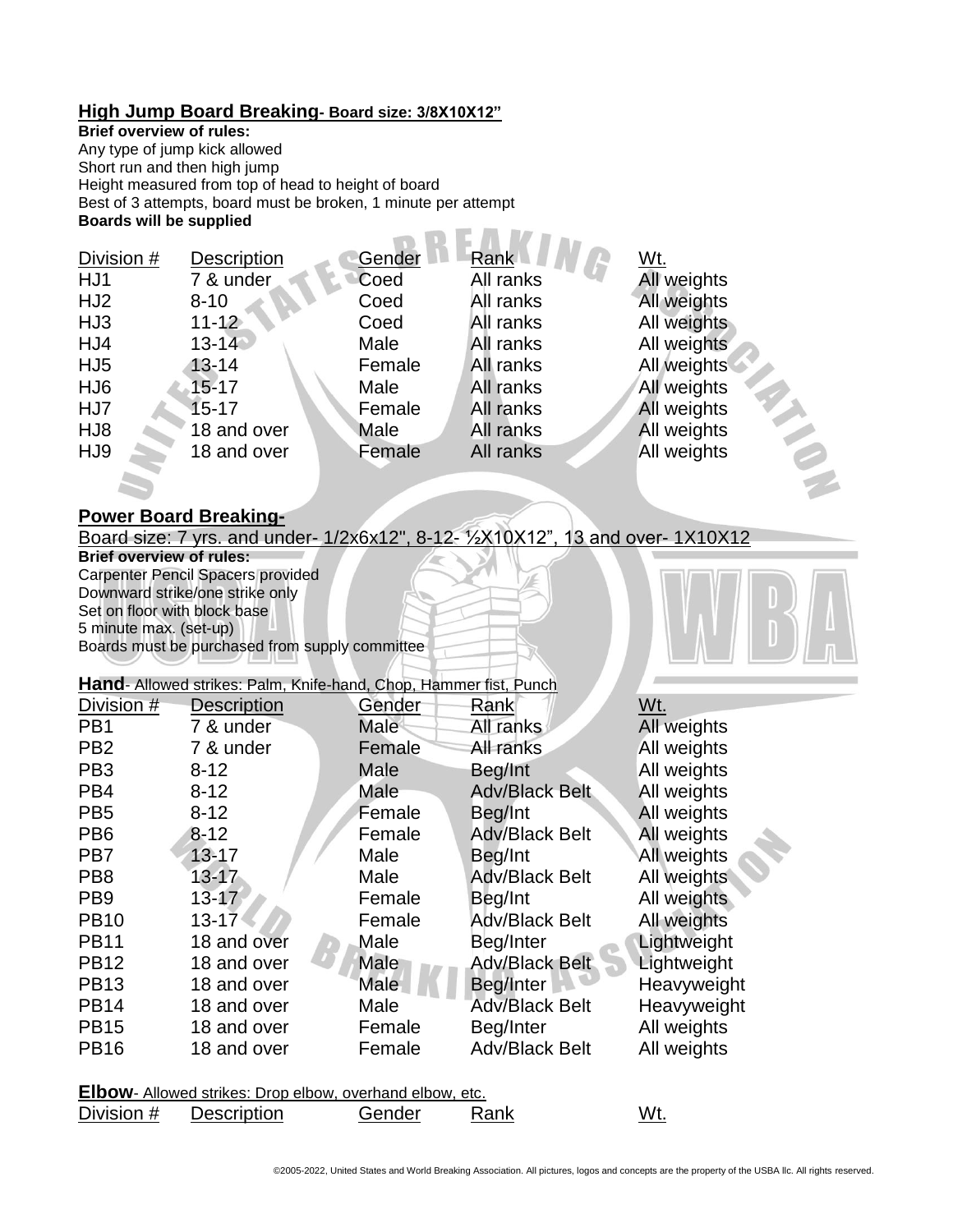| <b>PB17</b>                                                                    | 7 & under                                                                          | Male              | All ranks             | All weights |  |
|--------------------------------------------------------------------------------|------------------------------------------------------------------------------------|-------------------|-----------------------|-------------|--|
| <b>PB18</b>                                                                    | 7 & under                                                                          | Female            | All ranks             | All weights |  |
| <b>PB19</b>                                                                    | $8 - 12$                                                                           | Male              | Beg/Int               | All weights |  |
| <b>PB20</b>                                                                    | $8 - 12$                                                                           | Male              | <b>Adv/Black Belt</b> | All weights |  |
| <b>PB21</b>                                                                    | $8 - 12$                                                                           | Female            | Beg/Int               | All weights |  |
| <b>PB22</b>                                                                    | $8 - 12$                                                                           | Female            | <b>Adv/Black Belt</b> | All weights |  |
| <b>PB23</b>                                                                    | $13 - 17$                                                                          | Male              | Beg/Int               | All weights |  |
| <b>PB24</b>                                                                    | $13 - 17$                                                                          | <b>Male</b>       | <b>Adv/Black Belt</b> | All weights |  |
| <b>PB25</b>                                                                    | $13 - 17$                                                                          | Female            | Beg/Int               | All weights |  |
| <b>PB26</b>                                                                    | $13 - 17$                                                                          | Female            | <b>Adv/Black Belt</b> | All weights |  |
| <b>PB27</b>                                                                    | 18 and over                                                                        | Male              | Beg/Inter             | Lightweight |  |
| <b>PB28</b>                                                                    | 18 and over                                                                        | Male              | <b>Adv/Black Belt</b> | Lightweight |  |
| <b>PB29</b>                                                                    | 18 and over                                                                        | Male              | Beg/Inter             | Heavyweight |  |
| <b>PB30</b>                                                                    | 18 and over                                                                        | Male              | <b>Adv/Black Belt</b> | Heavyweight |  |
| <b>PB31</b>                                                                    | 18 and over                                                                        | Female            | Beg/Inter             | All weights |  |
| <b>PB32</b>                                                                    | 18 and over                                                                        | Female            | <b>Adv/Black Belt</b> | All weights |  |
|                                                                                |                                                                                    |                   |                       |             |  |
|                                                                                | <b>Foot-</b> Downward strike, spacers used, Allowed strikes: stomp, axe kick, etc. |                   |                       |             |  |
| Division #                                                                     | <b>Description</b>                                                                 | Gender            | Rank                  | Wt.         |  |
| <b>PB33</b>                                                                    | 7 & under                                                                          | Male              | All ranks             | All weights |  |
| <b>PB34</b>                                                                    | 7 & under                                                                          | Female            | All ranks             | All weights |  |
| <b>PB35</b>                                                                    | $8 - 12$                                                                           | Male              | Beg/Int               | All weights |  |
| <b>PB36</b>                                                                    | $8-12$                                                                             | Male              | <b>Adv/Black Belt</b> | All weights |  |
| <b>PB37</b>                                                                    | $8-12$                                                                             | Female            | Beg/Int               | All weights |  |
| <b>PB38</b>                                                                    | $8 - 12$                                                                           | Female            | <b>Adv/Black Belt</b> | All weights |  |
| <b>PB39</b>                                                                    | $13 - 17$                                                                          | Male              | Beg/Int               | All weights |  |
| <b>PB40</b>                                                                    | 13-17                                                                              | Male              | <b>Adv/Black Belt</b> | All weights |  |
| <b>PB41</b>                                                                    | 13-17                                                                              | Female            | Beg/Int               | All weights |  |
| <b>PB42</b>                                                                    | $13 - 17$                                                                          | Female            | <b>Adv/Black Belt</b> | All weights |  |
| <b>PB43</b>                                                                    | 18 and over                                                                        | Male              | Beg/Inter             | Lightweight |  |
| <b>PB44</b>                                                                    | 18 and over                                                                        | Male              | <b>Adv/Black Belt</b> | Lightweight |  |
| <b>PB45</b>                                                                    | 18 and over                                                                        | Male              | Beg/Inter             | Heavyweight |  |
| <b>PB46</b>                                                                    | 18 and over                                                                        | Male              | <b>Adv/Black Belt</b> | Heavyweight |  |
| <b>PB47</b>                                                                    | 18 and over                                                                        | Female            | Beg/Inter             | All weights |  |
| <b>PB48</b>                                                                    | 18 and over                                                                        | Female            | <b>Adv/Black Belt</b> | All weights |  |
|                                                                                |                                                                                    |                   |                       |             |  |
| <b>Double Hand-Allowed strikes: Palm, Knife-hand, Chop, Hammer fist, Punch</b> |                                                                                    |                   |                       |             |  |
| Division #                                                                     | <b>Description</b>                                                                 | Gender            | <b>Rank</b>           | Wt.         |  |
| DPB1                                                                           | 7 & under                                                                          | Male              | All ranks             | All weights |  |
| DPB <sub>2</sub>                                                               | 7 & under                                                                          | Female            | All ranks             | All weights |  |
| DPB <sub>3</sub>                                                               | $8 - 12$                                                                           | <b>Male</b>       | Beg/Int               | All weights |  |
| DPB4                                                                           | $8 - 12$                                                                           | Male <sup>1</sup> | <b>Adv/Black Belt</b> | All weights |  |
| DPB <sub>5</sub>                                                               | $8 - 12$                                                                           | Female            | Beg/Int               | All weights |  |
| DPB <sub>6</sub>                                                               | $8 - 12$                                                                           | Female            | <b>Adv/Black Belt</b> | All weights |  |
| DPB7                                                                           | 13-17                                                                              | Male              | Beg/Int               | All weights |  |
| DPB8                                                                           | 13-17                                                                              | Male              | <b>Adv/Black Belt</b> | All weights |  |
| DPB <sub>9</sub>                                                               | 13-17                                                                              | Female            | Beg/Int               | All weights |  |
| DPB <sub>10</sub>                                                              | $13 - 17$                                                                          | Female            | <b>Adv/Black Belt</b> | All weights |  |